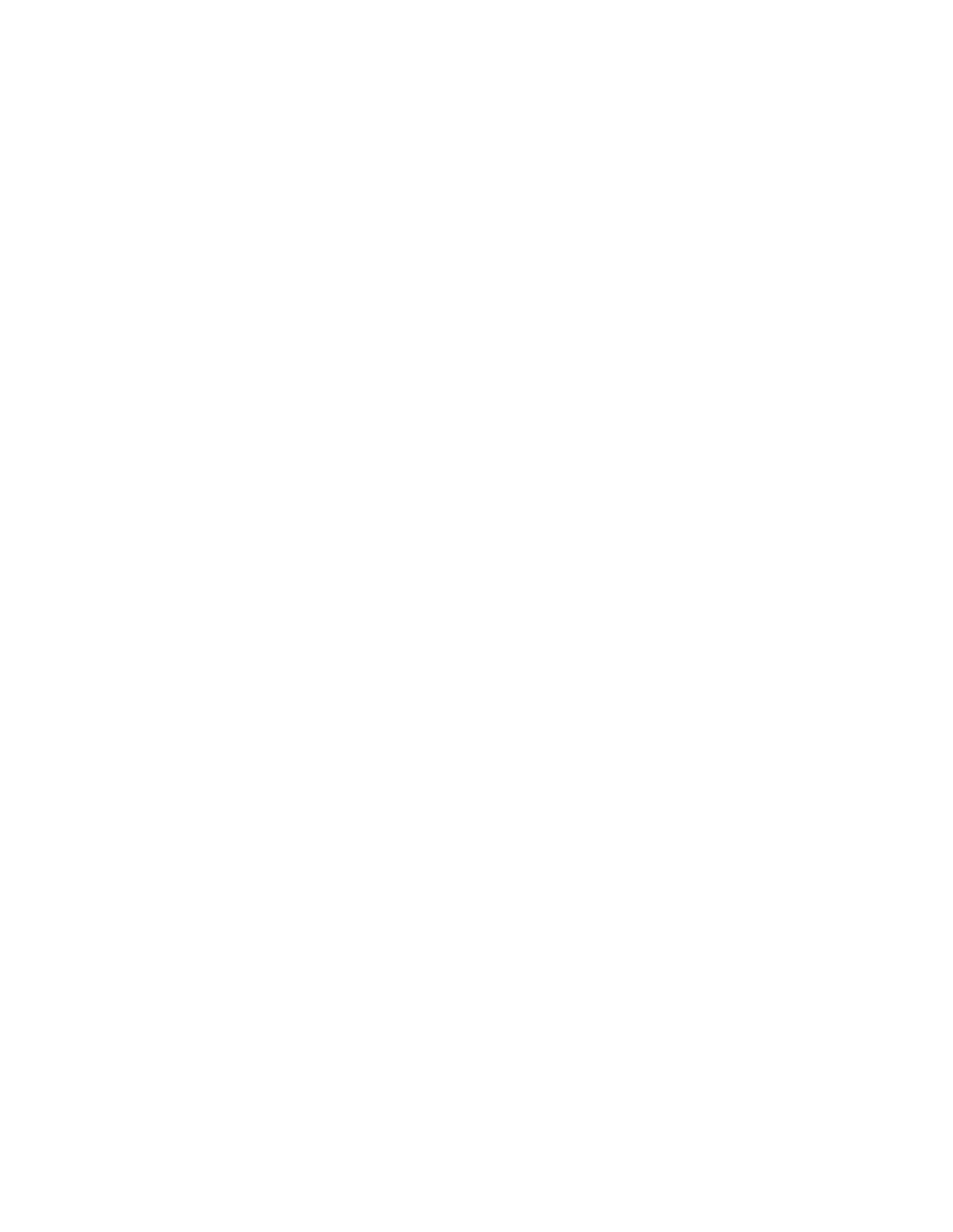| <b>REVISION HISTORY</b><br>[09RE409] |                          |                                                                                                                                                                                                                                 |             |                     |
|--------------------------------------|--------------------------|---------------------------------------------------------------------------------------------------------------------------------------------------------------------------------------------------------------------------------|-------------|---------------------|
| <b>REV</b>                           | <b>SECTION</b><br>/ PAGE | <b>DESCRIPTION</b>                                                                                                                                                                                                              | <b>DATE</b> | <b>EDITED</b><br>BY |
| n/c                                  |                          | Original document released                                                                                                                                                                                                      | 17 Aug 2009 |                     |
| A                                    | $1 - 1$<br>$2 - 1$       | Added Model PSAIR42 to paragraph 1.2.<br>Section 2 title typo corrected "Installation" to<br>"Operating".<br>Title page changed to reflect new document<br>format/layout.<br>Correct other typos as found in TOC and Section 2. | 19 Oct 2009 | <b>FM</b>           |
| B                                    | $2 - 4$                  | Added edited by column in this page<br>ADDED configuration mode into section 2<br>Para 2.4 re-sequenced as paragraph 2.5                                                                                                        | 28 Oct 2010 | <b>FM</b>           |
| $\mathsf{C}$                         | $1 - 1$                  | Para 1.2 Power Sonix AIR42 model number added in<br>Rev A above should be PSAir22 not PSAIR42                                                                                                                                   |             |                     |
| D                                    | Sect 2<br>Sect 3         | Para 2.4 moved to Sect 3<br>updated description of configuration Mode                                                                                                                                                           | 20 Mar 2012 | <b>FM</b>           |
|                                      |                          |                                                                                                                                                                                                                                 |             |                     |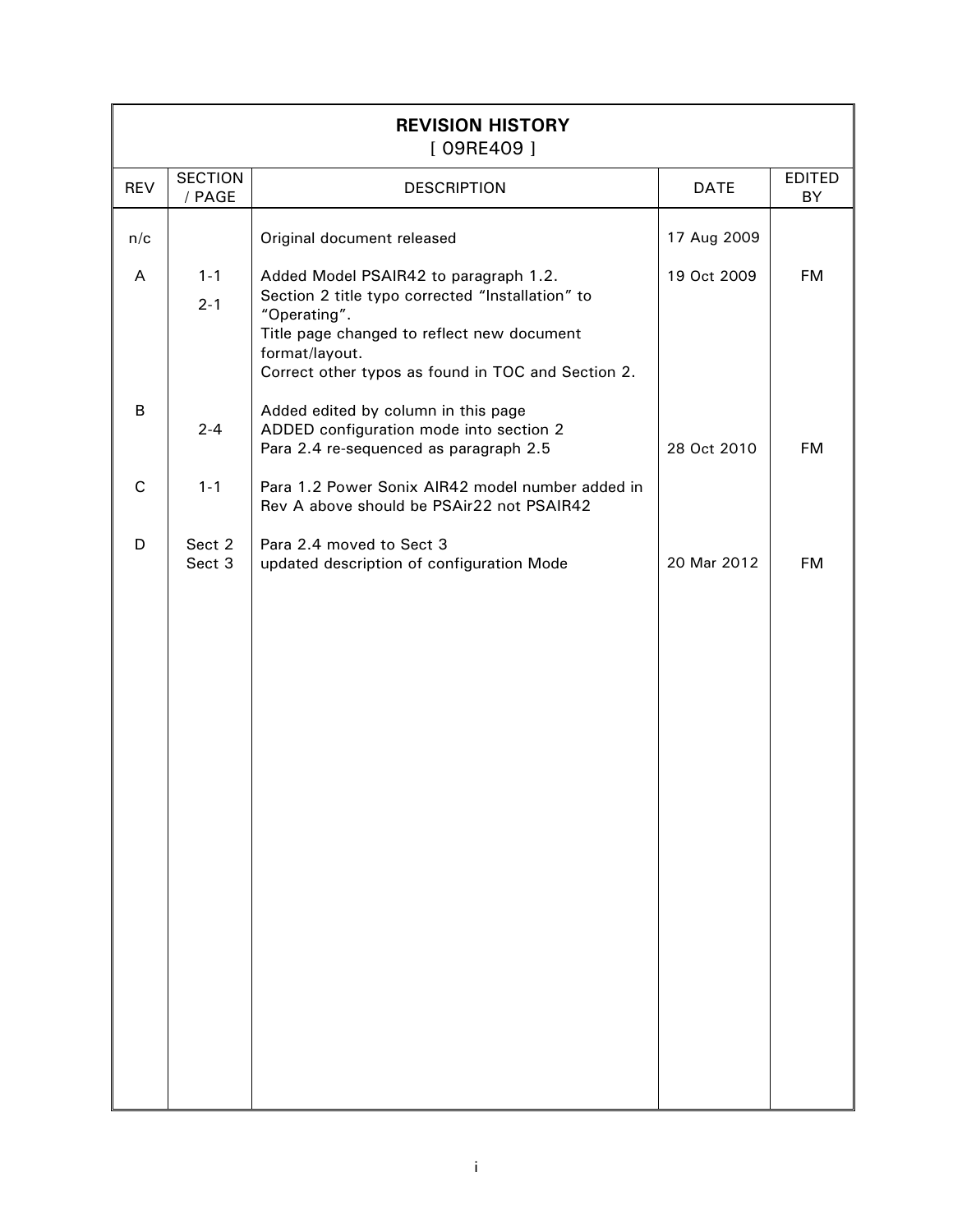This page left intentionally blank.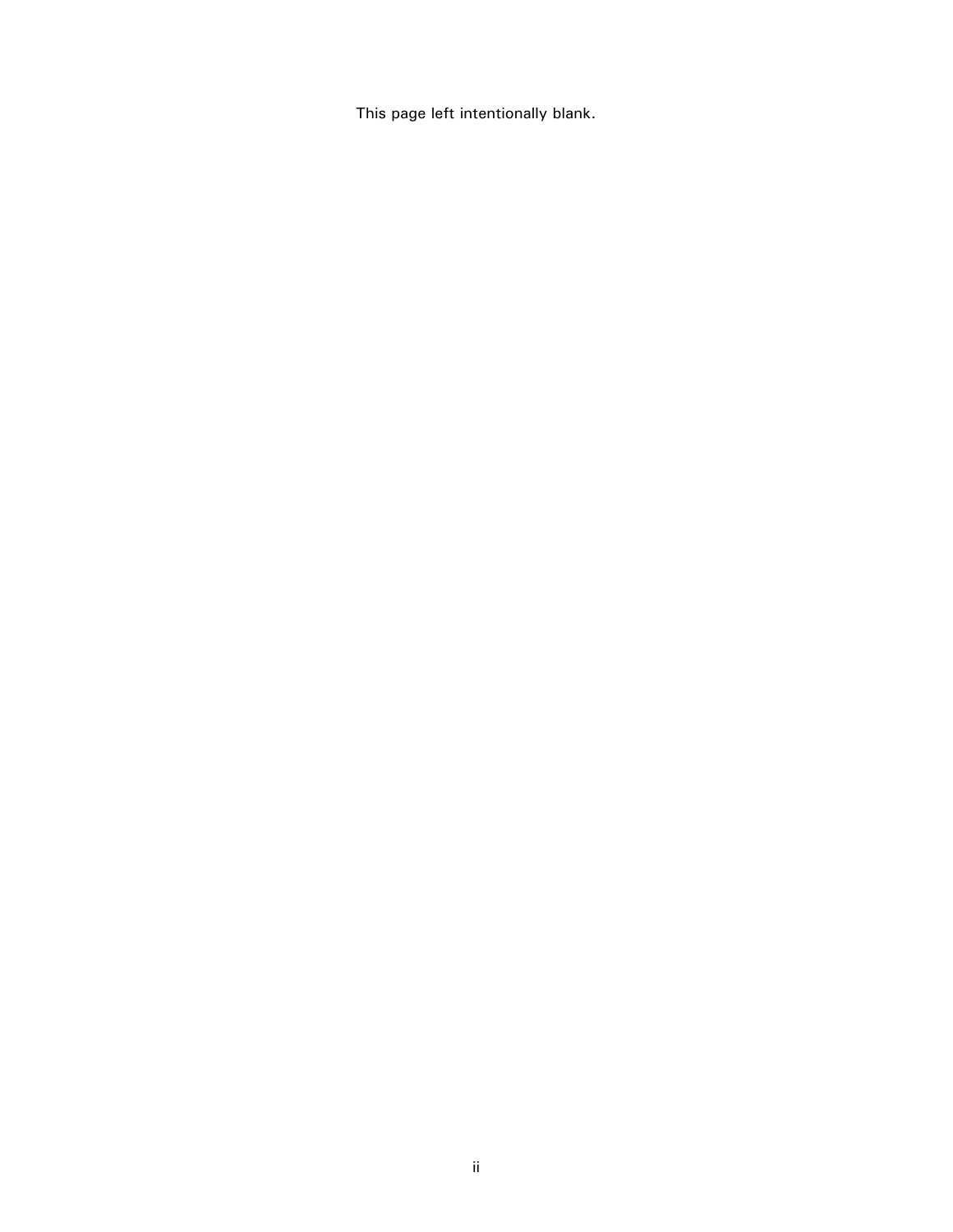#### **INFORMATION NOTES**

#### **ESD CAUTION**



This unit contains static sensitive devices. Wear a grounded wrist strap and/or conductive gloves when handling printed circuit boards.

#### **WARNING**

Changes or modifications not expressly approved by Technisonic Industries could void the user's authority to operate the equipment.

#### **WARRANTY INFORMATION**

The Model A790 is under warranty for one year from date of purchase. Failed units caused by defective parts, or workmanship should be returned to:

Technisonic Industries Limited 240 Traders Boulevard Mississauga, Ontario L4Z 1W7

Tel: (905) 890-2113 Fax: (905) 890-5338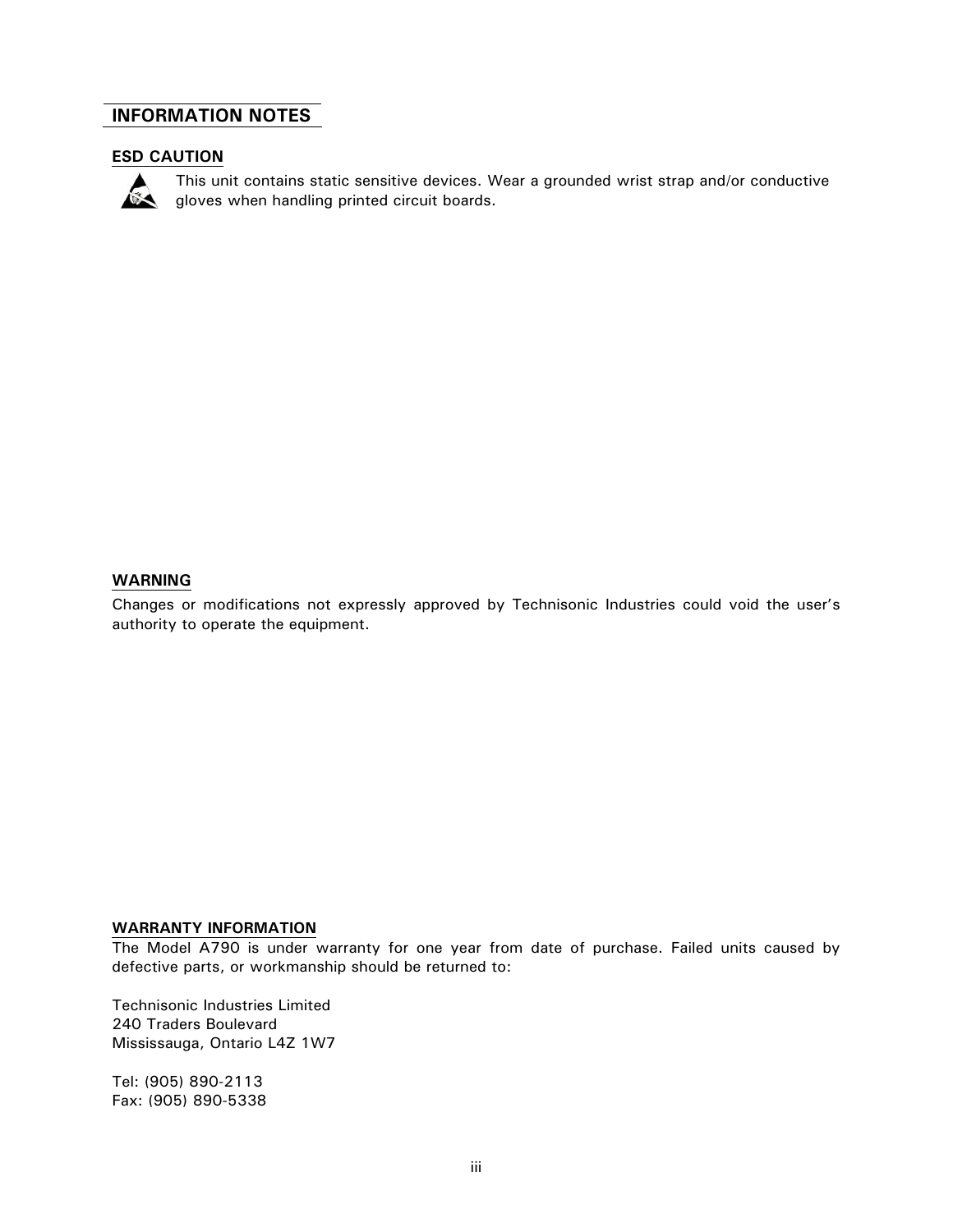#### **SUMMARY OF DO-160C**

Summary of DO-160C Environmental Testing for Technisonic Model A790 Loud Hailer Controller:

| <b>CONDITIONS</b>               | <b>SECTION</b> | <b>DESCRIPTION OF CONDUCTED TESTS</b>                                 |
|---------------------------------|----------------|-----------------------------------------------------------------------|
| <b>Temperature and Altitude</b> | 4.0            | Equipment tested to categories C4 and D1.                             |
| Vibration                       | 8.0            | Equipment is tested without shock mounts to categories<br>B, M and N. |
| <b>Magnetic Effect</b>          | 15.0           | Equipment is class Z.                                                 |
| Power Input                     | 16.0           | Equipment tested to category B.                                       |
| Voltage Spike                   | 17.0           | Equipment tested to category B.                                       |
| <b>RF</b> Emission              | 21.0           | Equipment tested to category Z.                                       |

#### **INSTALLATION APPROVAL NOTE**

Presently, no TSO standard exists for airborne loud hailer equipment. To make it easier for installation agencies to provide their customers with an approved installation supported by an effective Airworthiness Approval, Technisonic has secured Supplemental Type Certificate (STC) Approvals (both US and Canadian) on its Airborne products for many helicopters currently being delivered in the US and Canada, as well as a number of single engine fixed wing aircraft. The above referenced DO-160C test data is also on file and available from Technisonic to support approval requirements in airframes for which Technisonic does not possess an STC.

Approved aircraft types are listed in the attachments to the formal STC documents. These STCs are the exclusive property of Technisonic and require the written authority of Technisonic for their use. To assist Factory Authorized Technisonic Dealers in the certification process, we have placed copies of our Canadian and US STCs on our web site along with a letter of authorization for their use. These documents may be downloaded and used as support for the technical submission to FAA or Transport Canada. Only factory authorized dealers/installers are permitted to download and make use of these documents on behalf of their customers (end users) in support of regulatory agency approval. Please refer to the Technisonic web site www.til.ca for the latest issue of available STCs and letter of authorization for use.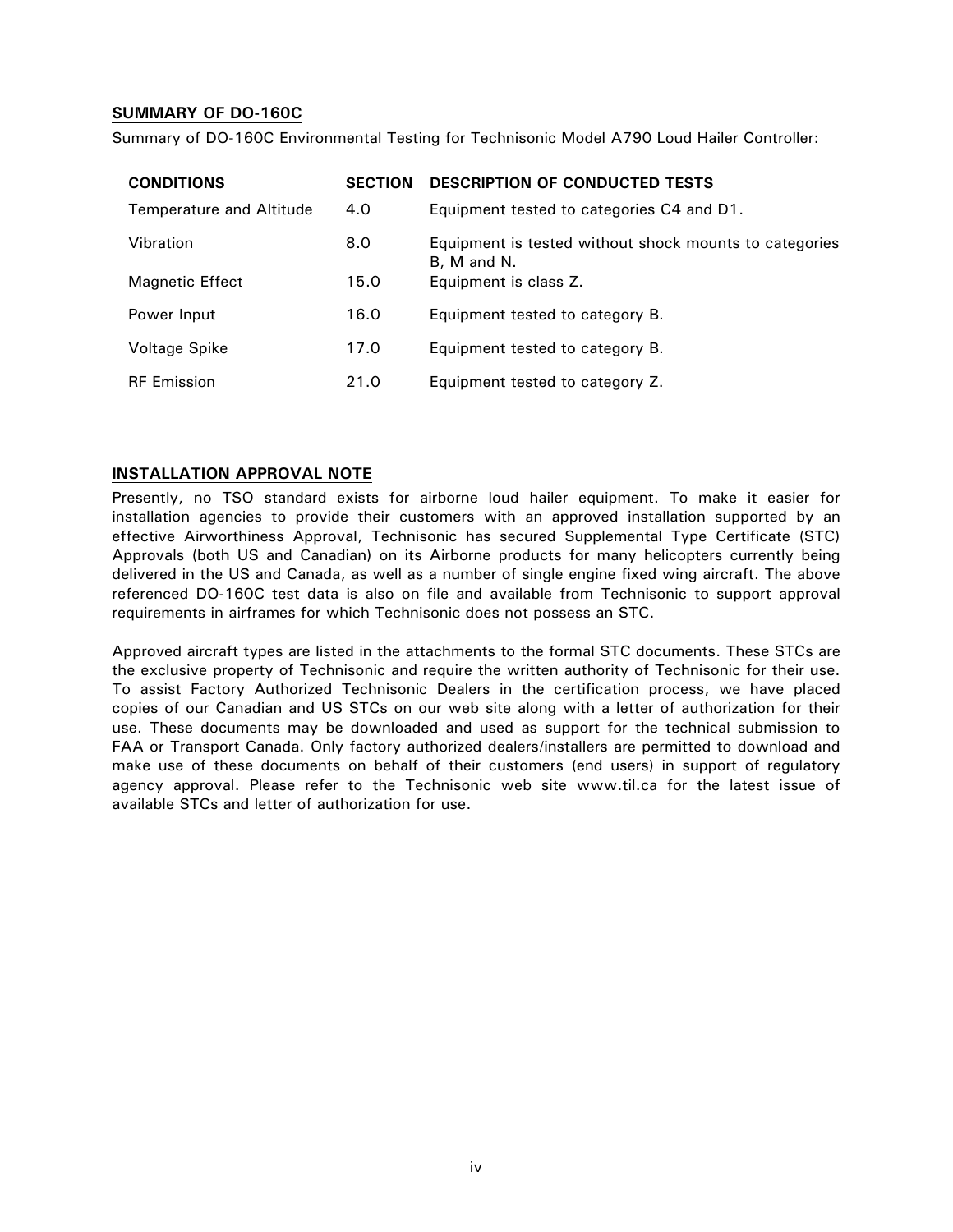www.til.ca

## **TABLE OF CONTENTS**

#### **SECTION DESCRIPTION RESERVE AND SECTION RESERVE AND SECTION RESERVE AND SECTION RESERVE AND PAGE**

#### **SECTION 1 GENERAL DESCRIPTION**

| 12  |  |
|-----|--|
| 1.3 |  |
|     |  |
|     |  |

#### **SECTION 2 OPERATING INSTRUCTIONS**

#### **SECTION 3 CONFIGURATION OPTIONS**

## **LIST OF FIGURES**

| <b>FIGURE</b> | <b>PAGE</b> |
|---------------|-------------|
|               |             |
| $2.2^{\circ}$ |             |
| 2.3           |             |

### **LIST OF TABLES**

| <b>TABLE</b>   |                                    |                          |
|----------------|------------------------------------|--------------------------|
| 1 <sup>1</sup> | Model A790 General Characteristics | $\overline{\phantom{a}}$ |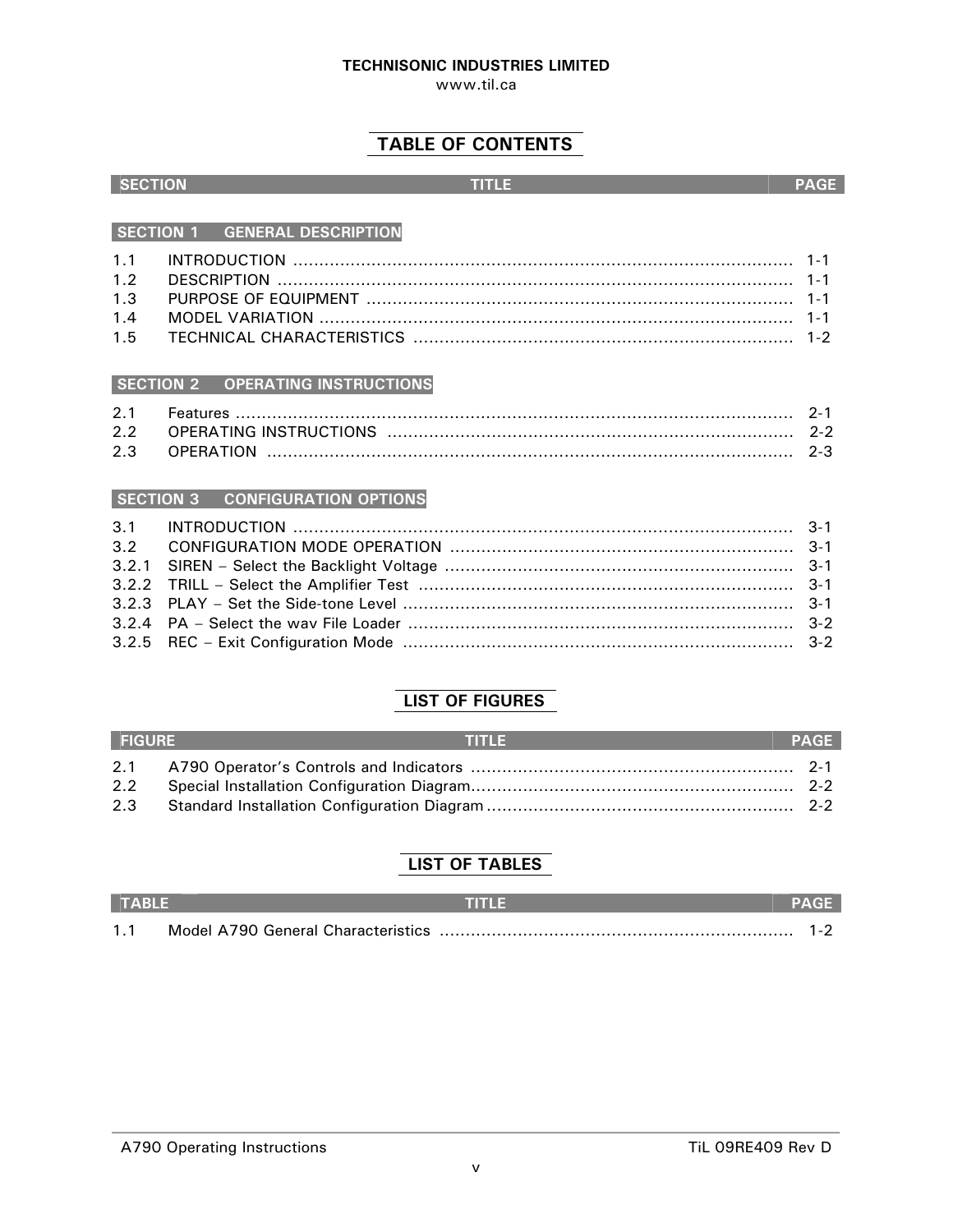www.til.ca

This page left intentionally blank.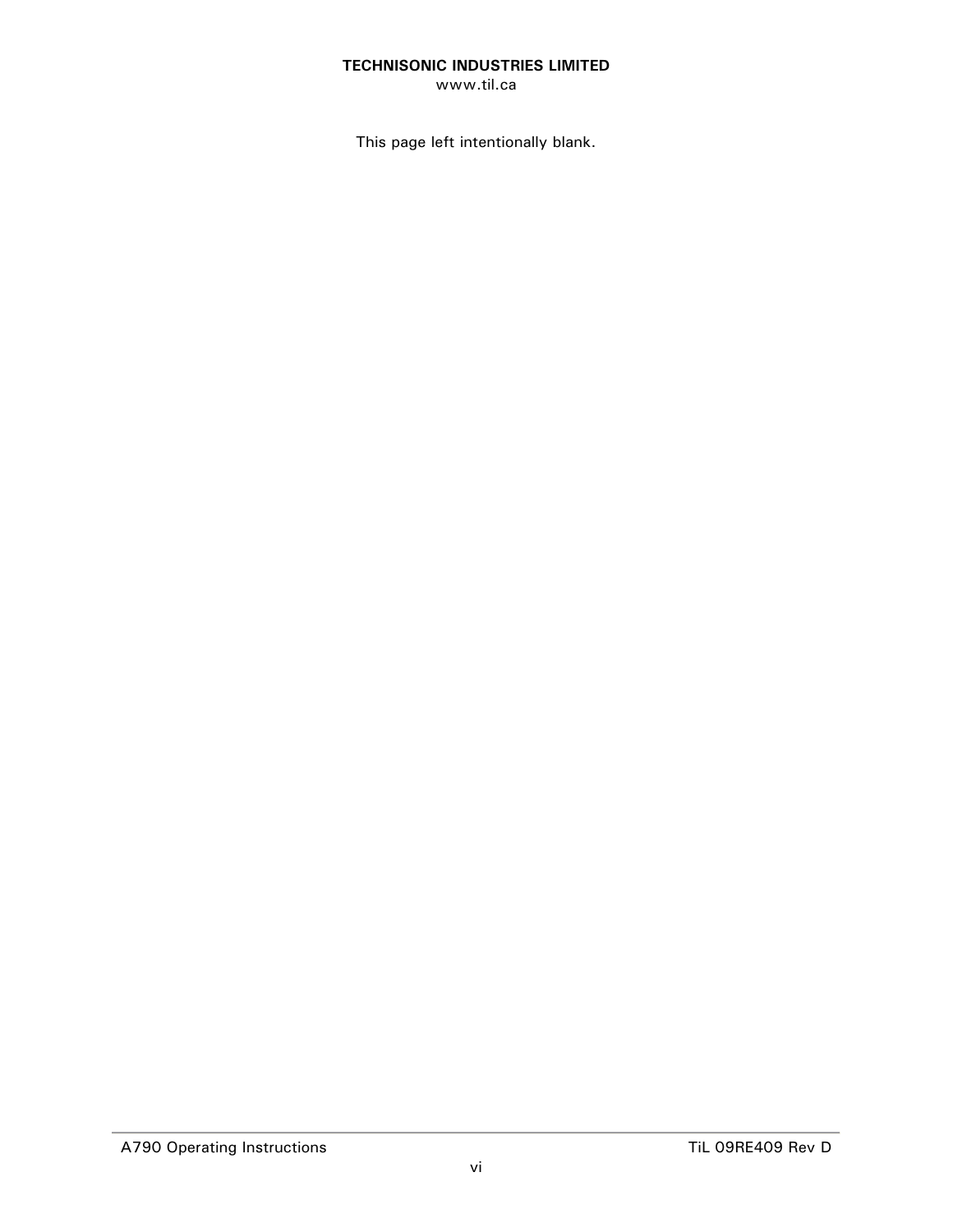www.til.ca

### **SECTION 1 - GENERAL DESCRIPTION**

#### **1.1 INTRODUCTION**

The following document covers both the operation of the A790 Loud Hailer Controller.

#### **1.2 DESCRIPTION**

The A790 is designed to work in conjunction with a high power public address system such as the Power Sonics Model PSAIR22.

#### **1.3 PURPOSE OF EQUIPMENT**

The A790 Loud Hailer Controller is designed to control an airborne public address system adding features such as pre-recorded sounds and messages.

#### **1.4 MODEL VARIATION**

There is only one version of the Model A790, P/N 081250-1. All units support both 5 and 28 volt back lighting and all are NVG compatible.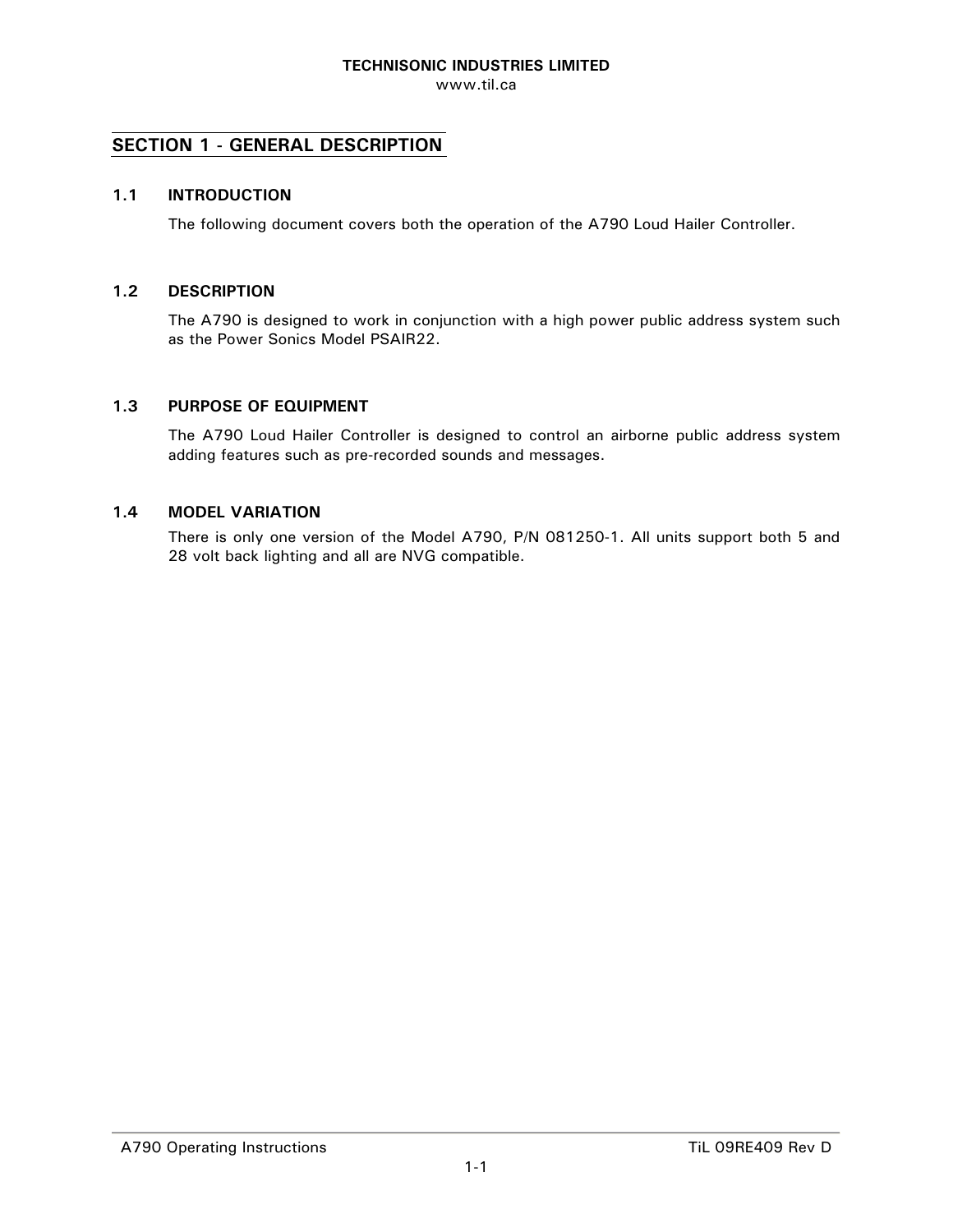## **1.5 TECHNICAL CHARACTERISTICS**

| <b>Characteristics</b>              | <b>Specification</b>                    |
|-------------------------------------|-----------------------------------------|
| Mic Audio input:                    | 0.145 vrms (-10 dBm) nominal            |
| Audio output:                       | 2.1 vrms (8.7 dBm) max $@$ 600 $\Omega$ |
| <b>Physical Dimensions:</b>         | Approx. 5.6" X 1.125" X 5.75"           |
| Weight:                             | Approx. 13.4 oz. (375 g)                |
| Mounting:                           | Panel Mount via Dzus fasteners          |
| <b>Operating Temperature Range:</b> | -30°C to $+70$ °C                       |
| <b>Power Requirement:</b>           |                                         |
| Voltage:                            | 28.0 VDC, $\pm$ 15%                     |
| Current:                            | 500 mA max.                             |
| <b>Back Lighting:</b>               | 28 Volts or 5 Volts @ 2mA max.          |
| Display Colour:                     | <b>NVG Compatible Green</b>             |

**TABLE 1.1** Model A790 – General Characteristics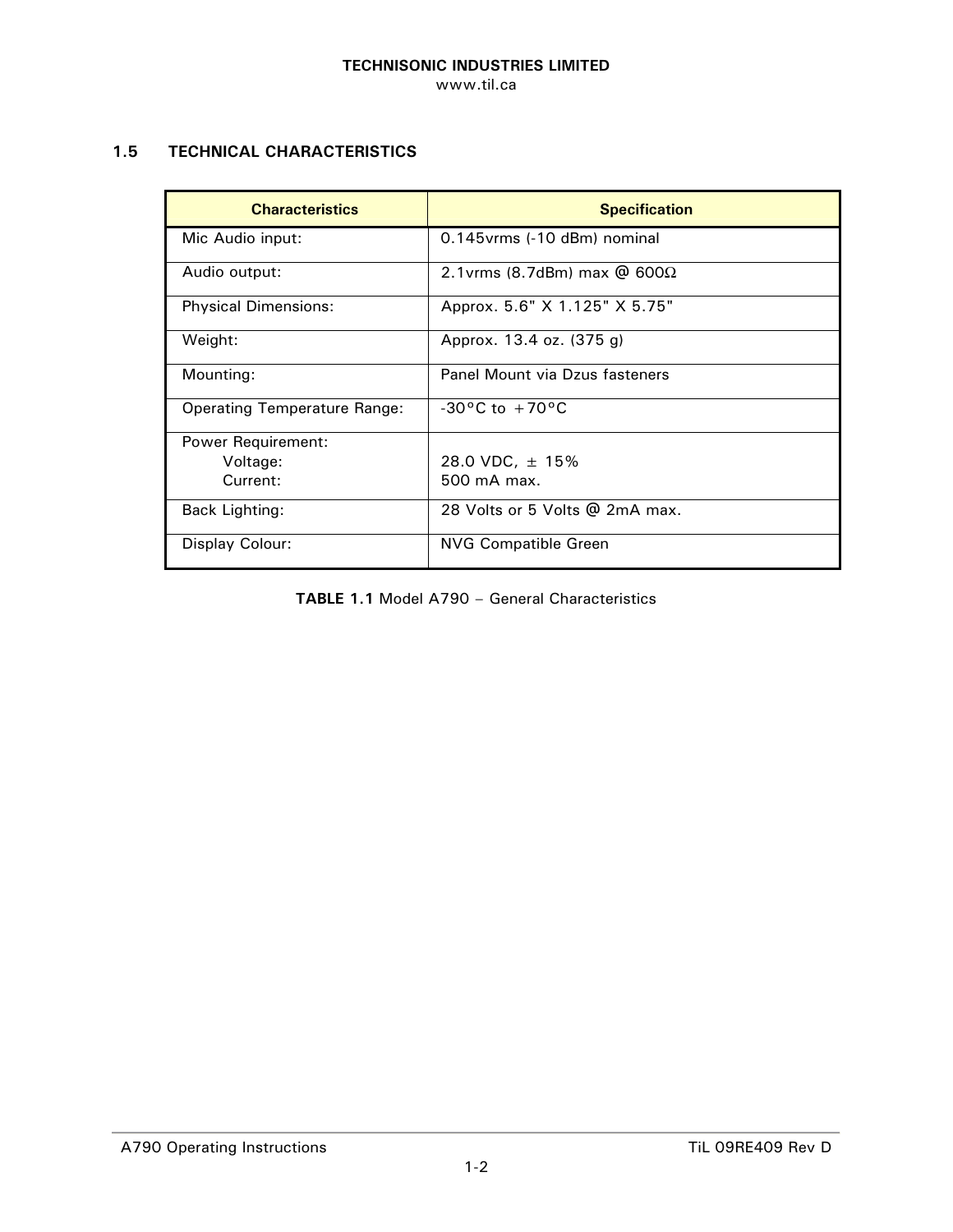www.til.ca

### **SECTION 2 – OPERATING INSTRUCTIONS**

#### **2.1 FEATURES**

The A790 provides the following features to an airborne PA system installation:

- 1. The user can use the PA system directly with the headset mic.
- 2. A message can be pre-recorded in the A790 to be played over the PA system.
- 3. A siren or a trill sound can be played through the PA.
- 4. An auxiliary input jack allows for an input from an external source such as an MP3 player to be routed to the PA system or to the A790 message recorder.



**FIGURE 2.1** A790 Operator's Controls and Indicators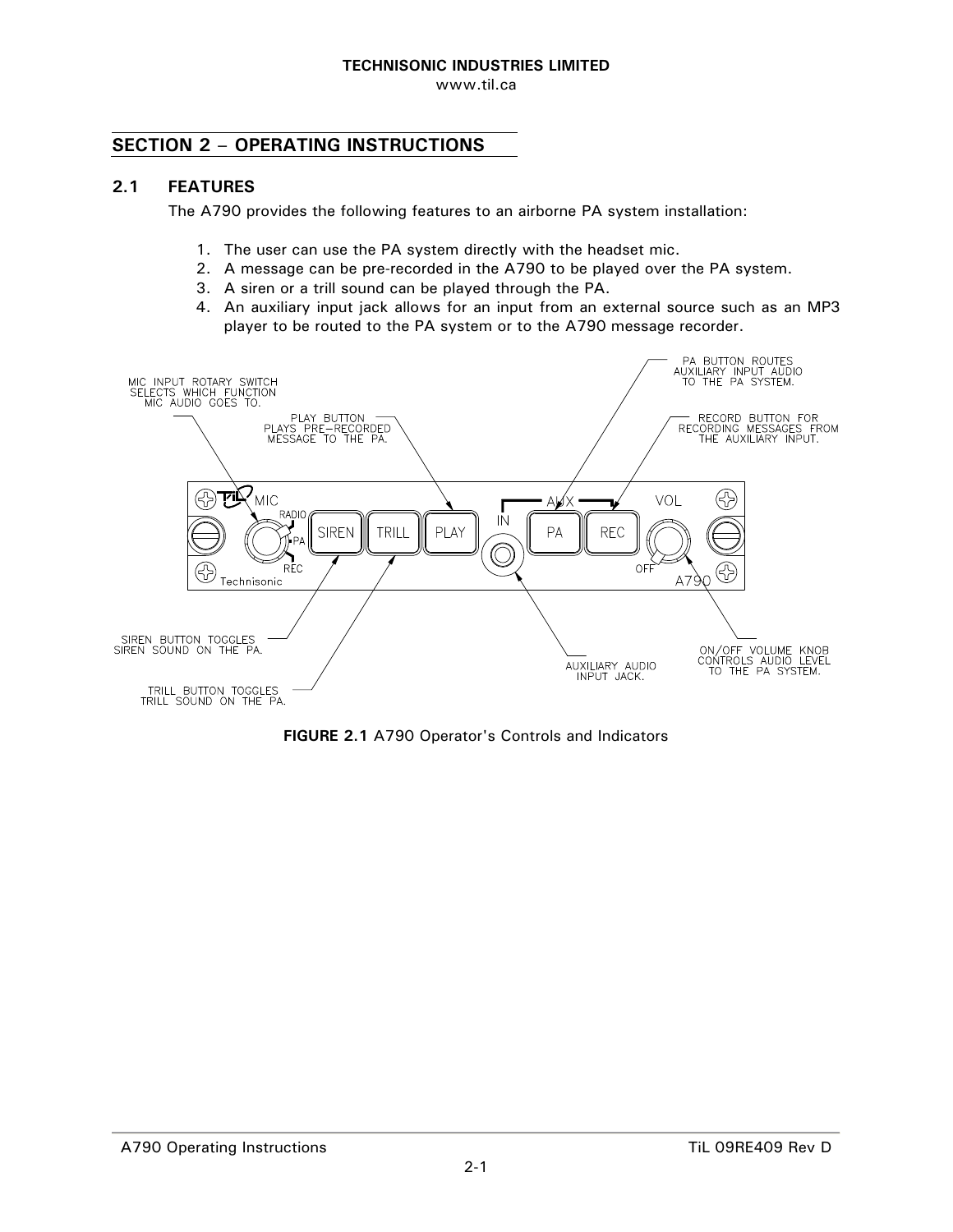www.til.ca

#### **2.2 OPERATING INSTRUCTIONS**

The A790 Loud Hailer Controller can be wired such that it is in line between the headset and the audio panel. This method would only be used when there are no more positions available on the audio panel. The second method is to connect the A790 to one of the positions on the aircraft audio panel. This is would be a standard installation (recommended).



**FIGURE 2.2** Configuration #1 (Special)



**FIGURE 2.3** Configuration #2 (Standard)

#### **2.2.1 MIC ROTARY SWITCH**

The MIC rotary switch has 3 positions:

- RADIO The radio position is only used in special configuration (#1) and allows the user to operate radios and equipment through the aircraft audio panel.
- PA Switching to the PA setting connects the mic and the PTT line to control the PA system. This is the normal position of this switch when installed in the standard configuration (#2).
- REC Setting the rotary switch to this position routes the mic audio and PTT line to the A790's internal message recorder. Pressing PTT starts the recording and releasing PTT will stop the recording. This setting works the same in configuration #1 or #2.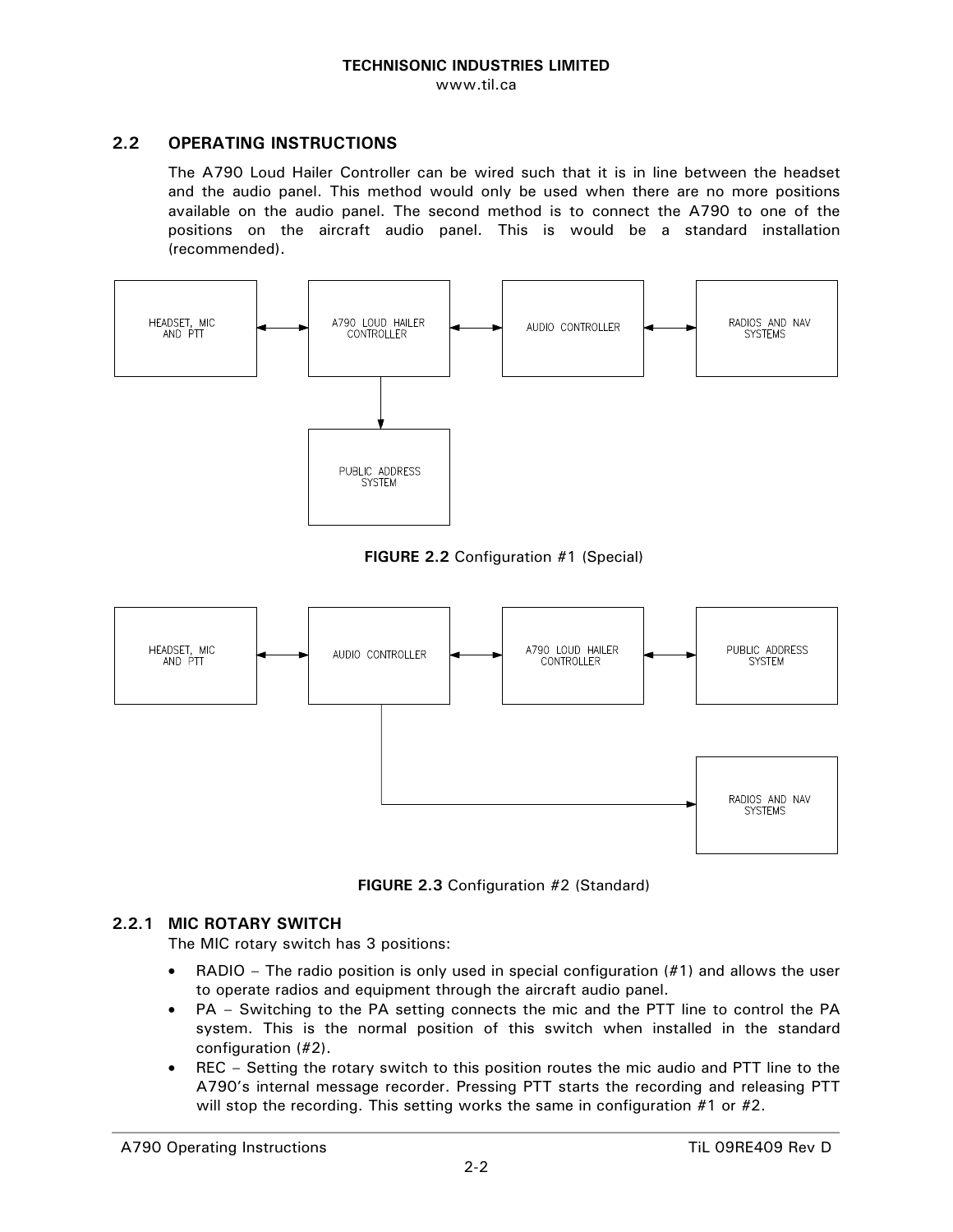www.til.ca

#### **2.2.2 SIREN**

Pressing this button will activate the PA system and play a siren sound until the SIREN button is pressed again. The button will light up while this function is activated.

#### **2.2.3 TRILL**

Pressing this button will activate the PA system and play the trill sound until the TRILL button is pressed again. The button will light up while this function is activated.

#### **2.2.4 PLAY**

Pressing this button will play the pre-recorded message through the PA system. The message will play over and over again until the PLAY button is pressed again. The button is lit while this function is active.

#### **2.2.5 AUX IN**

The auxiliary input is a 1/8" jack allowing an external audio source such as an MP3 player to be played through the PA system or to be recorded on the A790's message recorder.

#### **2.2.6 PA**

Pressing this button will activate the PA system and route audio from the auxiliary input to the PA. Pressing the button again will switch off the auxiliary audio and deactivate the PA system. The button will light up while this function is activated.

#### **2.2.7 REC**

Pressing this button once arms the message recorder causing the button to blink. If the button is pressed again within 4 seconds, audio from the auxiliary input will be recorded until the REC button is pressed a final time.

#### **2.2.8 ON/OFF VOL**

The volume knob adjusts the volume level of the audio going to the PA system only and does not affect the sidetone level to the headset. The main power switch is incorporated into the knob as well. If the A790 is installed in the standard configuration #1, switching off the power automatically routes the headset, mic and PTT directly to the aircraft audio panel. This will also happen if power to the unit is lost for some other reason.

#### **2.3 OPERATION**

Covered below are step by step instructions for each feature of the A790.

#### **2.3.1 PA ANOUNCEMENT FROM THE HEADSET MIC**

The MIC rotary switch has 3 positions:

- Select the PA on the aircraft audio panel if in a standard installation  $(H2)$ .
- Select PA on the MIC rotary switch on the A790.
- Key PTT and speak. Adjust volume if necessary. Note: Volume control only adjusts the audio level to the PA, not what is heard in the headset.
- Release PTT when done.

#### **2.3.2 SIREN OR TRILL ANNUNCIATION**

- Press the SIREN or TRILL button as desired.
- Press the previous button again to stop the annunciation.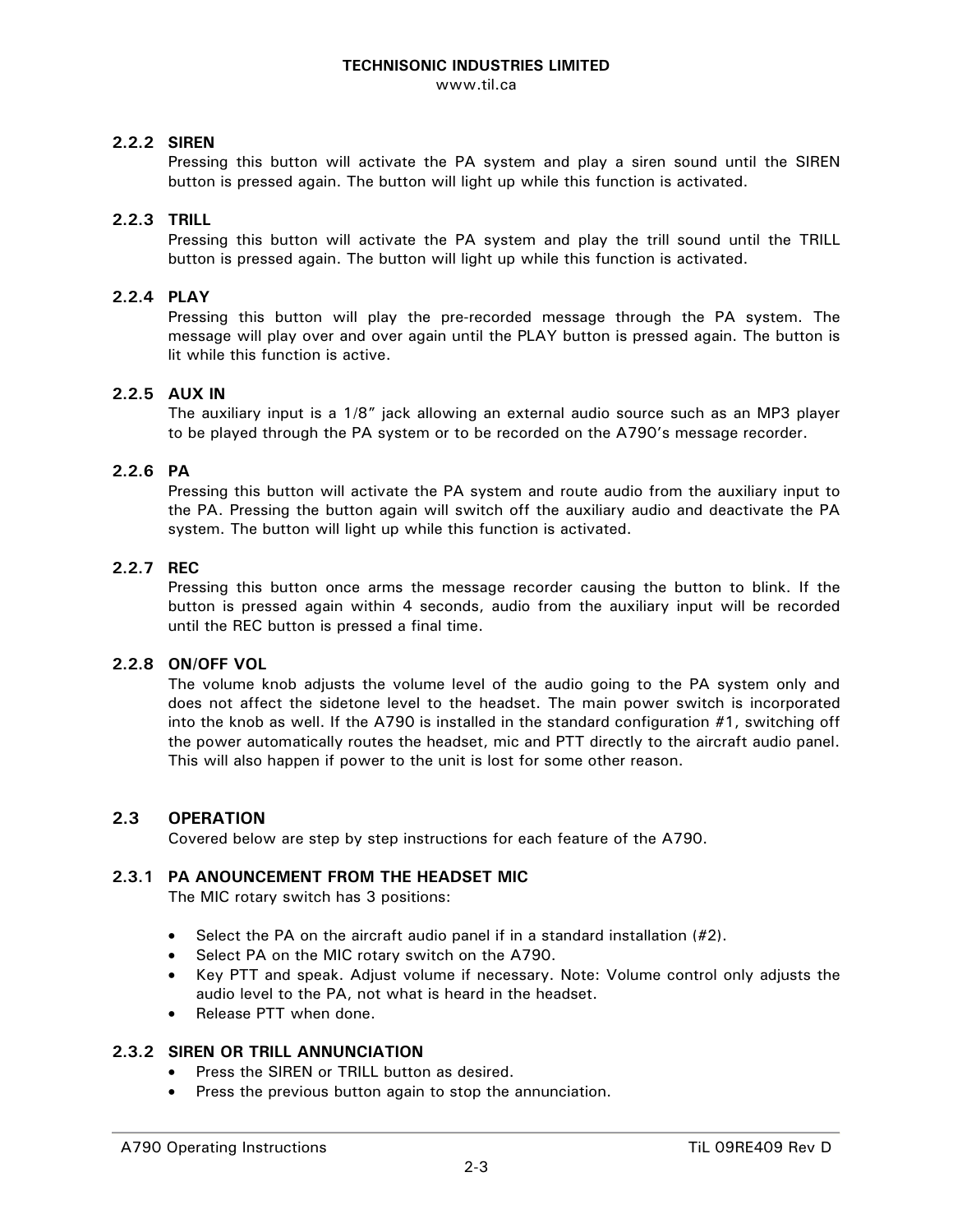www.til.ca

#### **2.3.3 PLAYING A PRE-RECORDED MESSAGE**

- Press the PLAY button.
- Adjust volume as necessary.
- The message will continue to repeat.
- Press the PLAY button again to stop the message.

#### **2.3.4 RECORDING A MESSAGE**

- Select the PA on the aircraft audio panel if in a standard installation  $(H2)$ .
- Select REC on the MIC rotary switch on the A790.
- Press PTT and speak.
- Release PTT when finished. The recording is now stored in the A790.

#### **2.3.5 PLAYING AN EXTERNAL AUDIO SOURCE THROUGH THE PA**

- Plug the external audio source (MP3 Player, Cell Phone, Etc) into the 1/8" jack on the A790. The input will accept either a mono or stereo plug.
- Press the PA button.
- Start the audio source.
- Adjust volume as necessary.
- Press the PA button again when finished.

### **2.3.6 RECORDING A MESSAGE FROM AN EXTERNAL SOURCE**

- Plug the external audio source into the 1/8" jack on the A790.
- Have the external source ready to play.
- Press the REC button. The button will start to blink indicating the record mode is armed.
- Press the REC button again within 4 seconds.
- Immediately start the audio source.
- When the audio source is done, press the REC button again. The recording is now stored in the A790.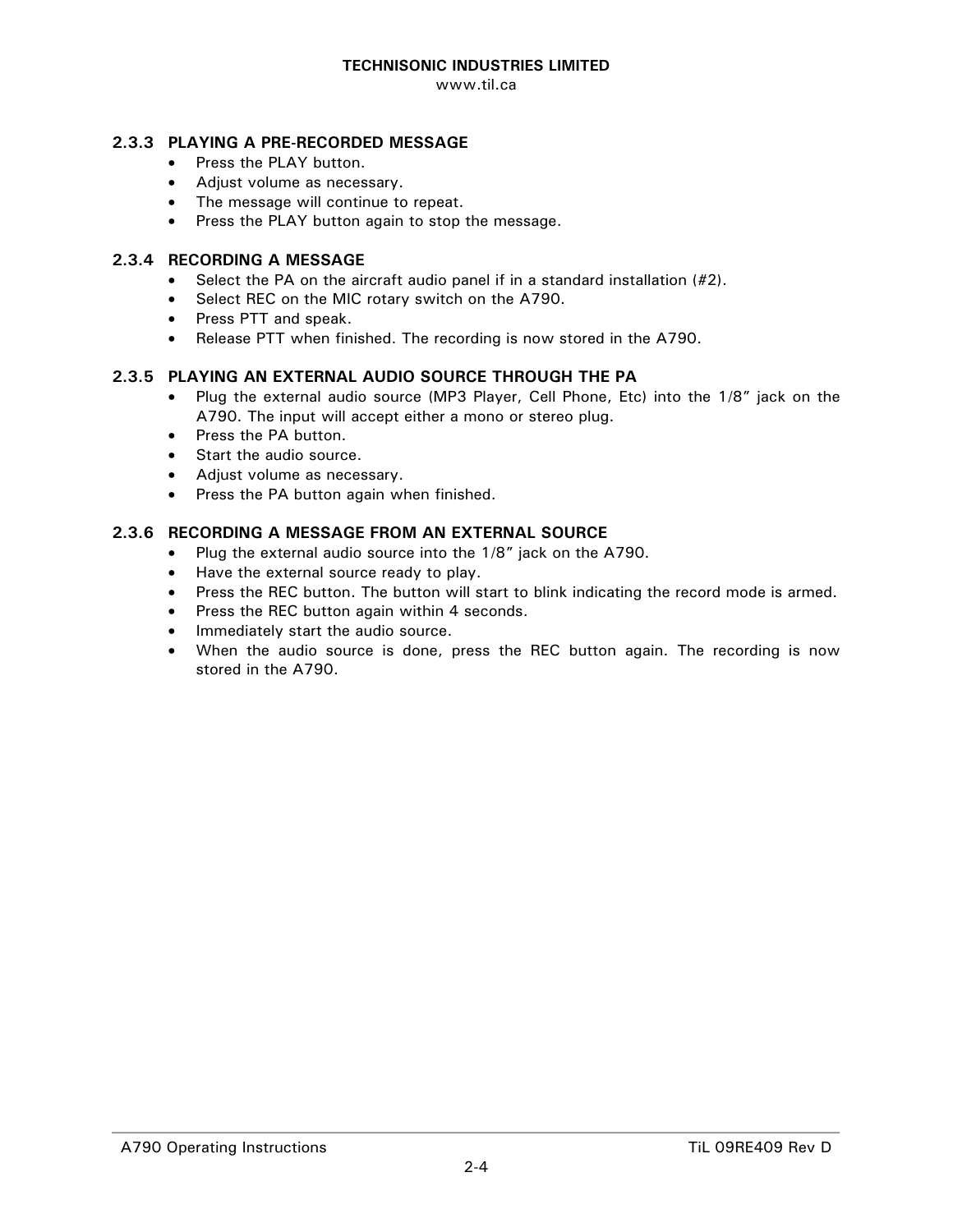www.til.ca

### **SECTION 3 – CONFIGURATION MODE**

#### **3.1 INTRODUCTION**

The A790 can be put into a mode that allows four features of the unit to be configured, these are:

- 1. Configuring the unit for the backlight bus voltage used in the airframe.
- 2. Enabling or disabling a Power On Test of the PA system.
- 3. Setting the sidetone level to the operator's headset.
- 4. Download Siren and Trill sound files.

**NOTE:** These options are typically configured once — items 1-3 at install time, item 4 at the factory.

To *enter* the configuration mode: with the unit OFF press and hold the SIREN, TRILL and PLAY keys, turn on the A790, now release the keys.

To *exit* configuration mode: either press the 'REC' button, or turn the power off.

#### **3.2 CONFIGURATION MODE OPERATION**

When in configuration mode, the front panel buttons are re-mapped to the various functions as described in the following sections.

#### **3.2.1 SIREN – Select the Backlight Voltage**

The MIC rotary switch has 3 positions:

Pressing the SIREN button will toggle the configuration of the A790 backlight system to work with either 28 VDC or 5 VAC systems.

The button is lit to indicate 28V configuration, and unlit to indicate 5V configuration. Factory default is: 28V.

#### **3.2.2 TRILL – Select the Amplifier Test**

Pressing the TRILL button toggles the amplifier test tone feature between enabled or disabled. When enabled the unit will produce a three second test tone each time the unit is powered up. As of this writing only the Powersonix Inc. PA systems are known to support this feature. Ensure that you know if this feature is supported before enabling it.

The button is lit when the test tone is enabled. Factory default is: disabled.

#### **3.2.3 PLAY – Set the Side-tone Level**

Pressing the PLAY button toggles between set or store the side-tone level. When the button is lit the unit is in side-tone set mode, the side-tone level can be set using the volume knob. When the button is pressed again (to unlit), the setting will be stored into memory.